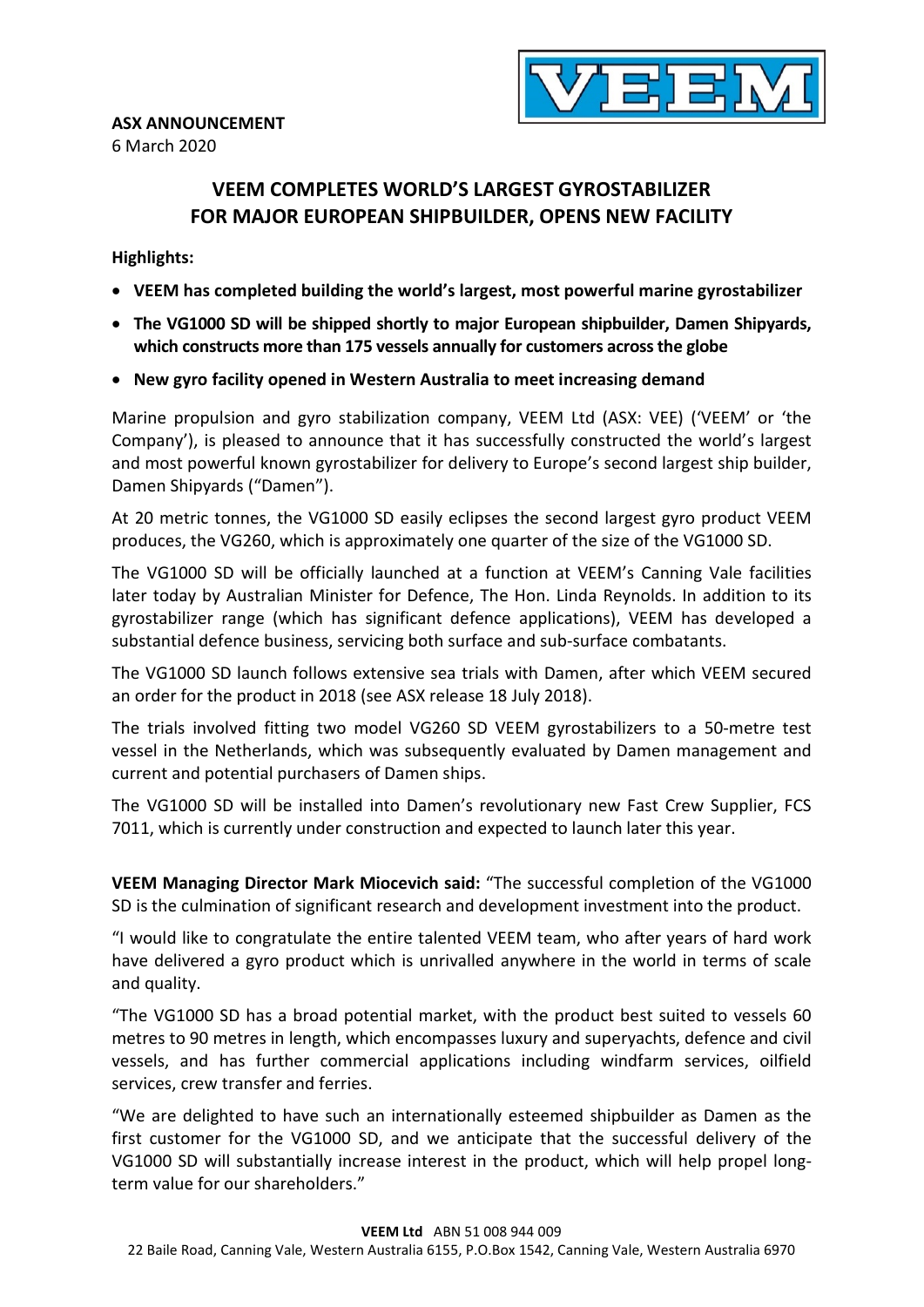## Facility Opening

In conjunction with the launch of the VG1000 SD, Minister Reynolds will later today officially open VEEM's new gyrostabilizer facility.

The new facility is located adjacent to VEEM's existing operations in Canning Vale, WA. Totalling 4000 $m^2$ , the facility will have the capacity to produce over \$100 million of gyros annually.

The facility has been established to meet an anticipated rise in demand for VEEM's range of gyro products, including the VG1000 SD, as VEEM is receiving increasing levels of orders, enquiries for information and quotations related to the products.

"The new facility allows us to significantly ramp up the commercialisation phase of our gyro products, enhancing our ability to capitalise on the rise in customer takeup of this disruptive technology" Mr Miocevich said.

"On the back of this and our other operations, we are on track for an enhanced result in the second half of the 2020 fiscal year and beyond."

## About Damen Shipyards

Damen Shipyards Group operates 36 shipbuilding and repair yards, employing 12,000 people worldwide from its base in the Netherlands. Damen has built more than 6,500 vessels in more than 100 countries and delivers more than 175 vessels annually to customers worldwide. Based on its unique, standardised ship-design concept Damen is able to guarantee consistent quality.

Damen is active across the entire spectrum of maritime industries. From harbours and terminals to offshore support, from dredging to renewable energy and from superyachts to defence and security.

The VEEM VG1000 SD will be installed into Damen's revolutionary new Fast Crew Supplier, FCS 7011, which is aimed for servicing the global offshore energy market offering a safer and more efficient crew change solution.

The FCS 7011 brings together four new-to-market motion reduction products from different suppliers in its innovative hull shape to perfect synergy, thereby creating unrivalled passenger comfort in environments with up to 3 meters significant wave height.

### Further information:

Mark Miocevich, Managing Director on +61 8 9455 9355 David Rich, CFO & Company Secretary on +61 8 9455 9324 Simon Hinsley, Investor & Media Relations on +61 401 809 653 or simon@nwrcommunications.com.au

### FOLLOW US ON SOCIALS

linkedin.com/company/veem-ltd/ twitter.com/VEEM\_Ltd

This ASX announcement was authorised for release by the Managing Director, Mark Miocevich.